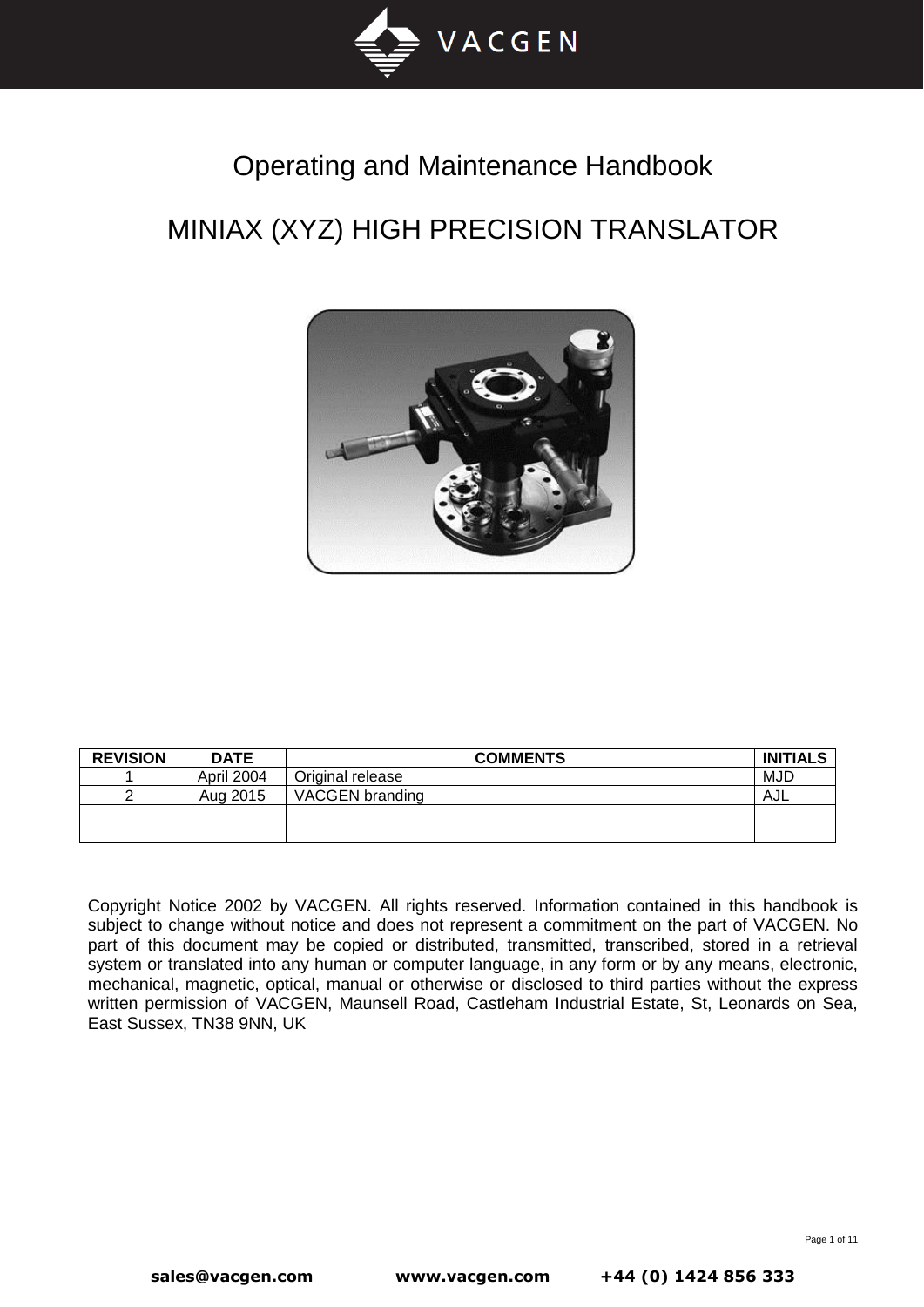

#### **WARRANTY**

1. Subject to fair wear and tear and the due, observance of any installation user, storage, operating or maintenance instructions the Seller undertakes to replace or, at its option repair free of charge to the purchaser, any goods which the purchaser can establish are defective by reason of defective workmanship or materials which are returned to the Seller, carriage paid, within 12 months of the date of dispatch by the Seller. In the event, however, that the Seller supplies spare parts either direct, or that are fitted or installed or replaced by the Sellers' service center such spare parts will be subject to a warranty period of six months only.

2. The Purchaser cannot return any product for warranty repair without the prior approval of VACGEN and the issue of a Goods Return Number (GRN). This shall be obtained by contacting the service center at VACGEN. All returned products must be accompanied by a completed Declaration of Contamination form. Customers must, in the first instance, contact the local selling agent.

3. We reserve the right to decline to service equipment, we consider is in any way hazardous until a clearance or safety certificate, in a form satisfactory to VACGEN, has been completed and returned by the customer.

#### **REPAIR**

The following additional terms and conditions apply in the event that the customer elects to use the services of VACGEN workshop on a chargeable basis.

1. At its own cost the customer shall dispatch the equipment to the workshop, carriage paid, suitably packaged, protected and insured, bearing, a Goods Return Number (GRN)and a completed Declaration of Contamination certificate obtained from VACGEN in advance of shipment.

2. During the period that the equipment is on VACGEN premises, VACGEN will insure the equipment against all risks.

3. Vacuum Generator will provide an acknowledgement of the receipt together with an estimate of the repair charges. Such estimates are carried out on a visual basis and are therefore intended as a guide only. Formal fixed price repair quotations are available and involve the disassembly of the equipment to determine the full extent of

the work necessary to restore the equipment to an acceptable standard. In the event that the customer chooses not to proceed with the repair VACGEN will make a charge to cover this examination effort.

#### Note:

The above are extracts from VACGEN Conditions of sale. Complete copies can be obtained from: VACGEN, Maunsell Road, Castleham Industrial Estate St. Leonards on Sea, East Sussex, TN38 9NN, United Kingdom.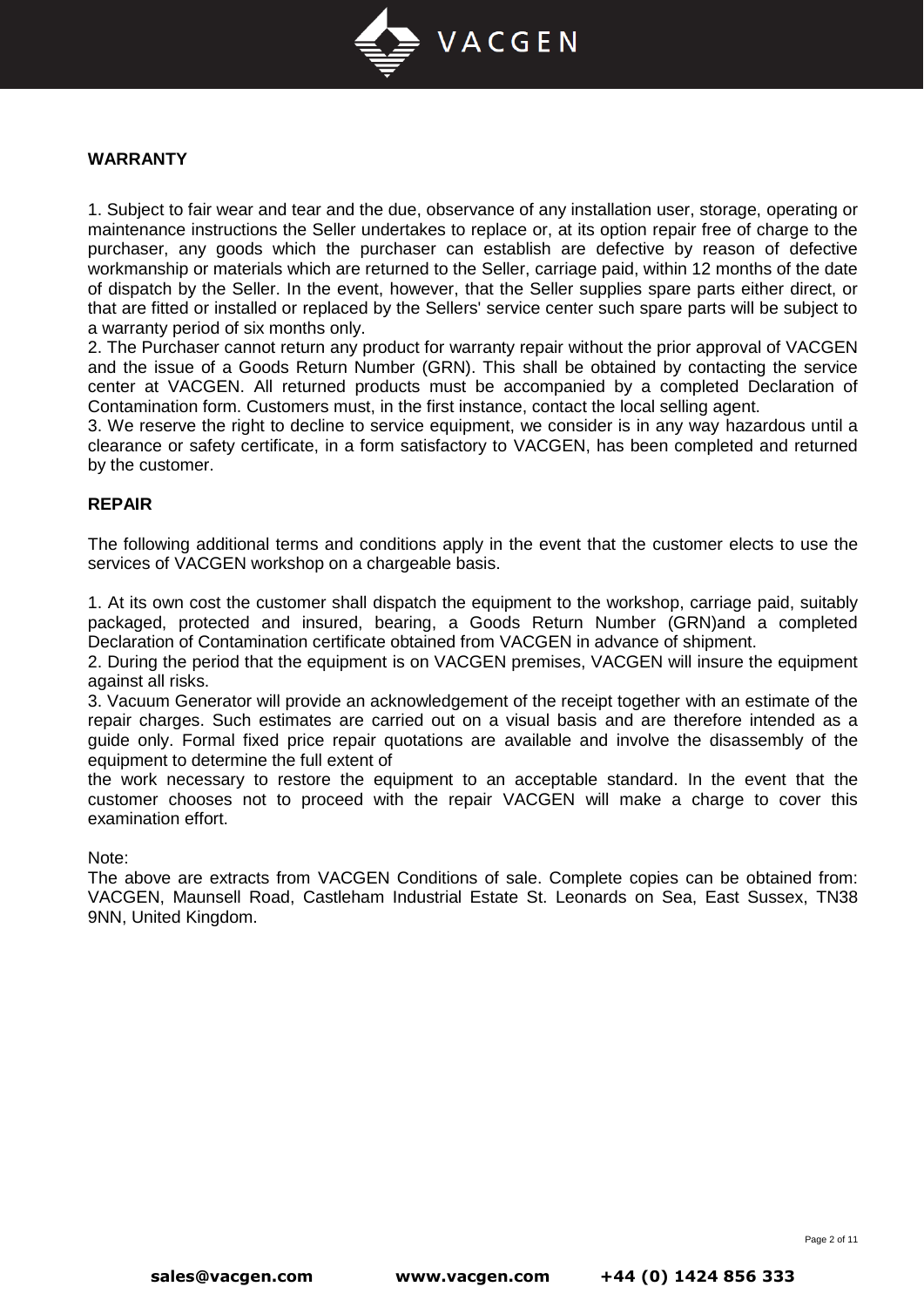

#### **Warning - Read this before Unpacking**

Read the following unpacking instructions before unpacking is commenced. Do not operate any of the controls until the X-Y transit pin and all transit items are removed. Failure to comply with the installation instructions could result in serious damage to both the translator and the vacuum chamber.

#### **Unpacking Instructions**

1) Lift out the translator taking care not to hit or damage any protruding parts. Keep all packing.

2) Remove the transit pin (see figure 1) and remove all transit items before operating any of the controls.

3) Carefully inspect the manipulator for visual signs of damage. All parts should be secure and there should be no 'play' in any of the movements.

4) The packaging is designed to withstand shock and vibration but some of the fixing screws may become loose, more especially with air freight shipment. All screws should be securely fastened but not excessively tight.

5) Any damage in transit should be reported to the carrier and to VACGEN at Hastings, or your local agent, within three days.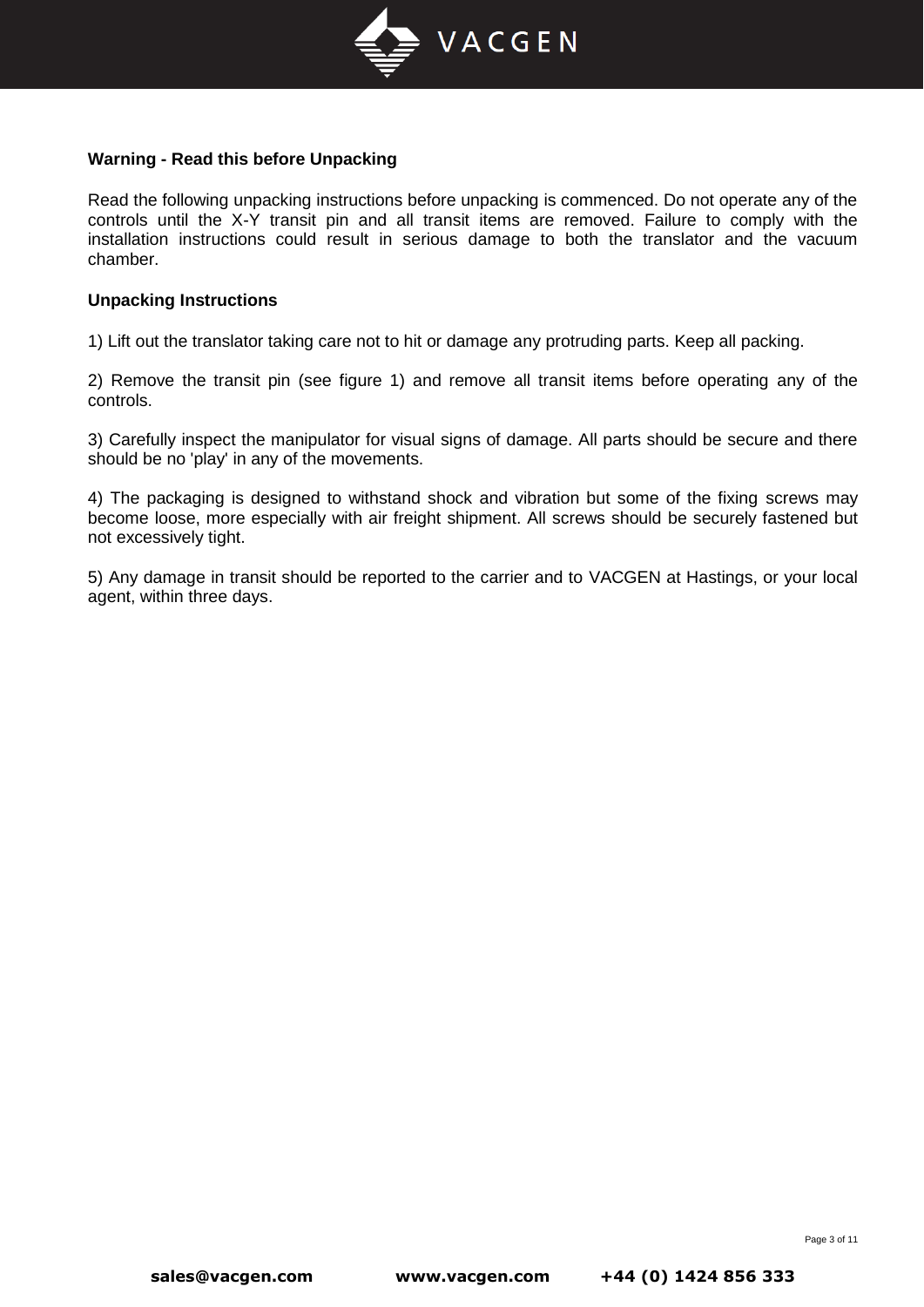

#### **1.0 Introduction**

The XYZ is a precision, high rigidity, UHV specimen translator having X and Y motions together with a range of Z travels. There is a choice of translator mounting flange. The standard mounting flange is 150mm OD with 4 mini feedthrough ports. A 70mm OD mounting flange version is also available; this translator has no feedthrough ports.

The 70mm OD accessory flange can accommodate a range of attachments such as rotary drives and specimen attachments; heating and cooling accessories can be fitted to the feedthrough ports on the 150mm mounting flange version (see section 11.0).

The XYZ translator is shown in figure 1. The translator has been designed for ease and convenience of use. These instructions should be read in conjunction with the user instructions for any other accessories attached to the XYZ.

There are Z travels of 50 and 100mm available with a system flange of 150 or 70mm OD. X-Y movement is +/- 12.7 mm, depending on the accessories that are fitted.

Note:

Ensure that the XY stage transit pin is removed before attempting to operate the XY stage. Failure to do this could cause severe damage to the XY stage.



**Figure 1 - Main features of the XYZ translator**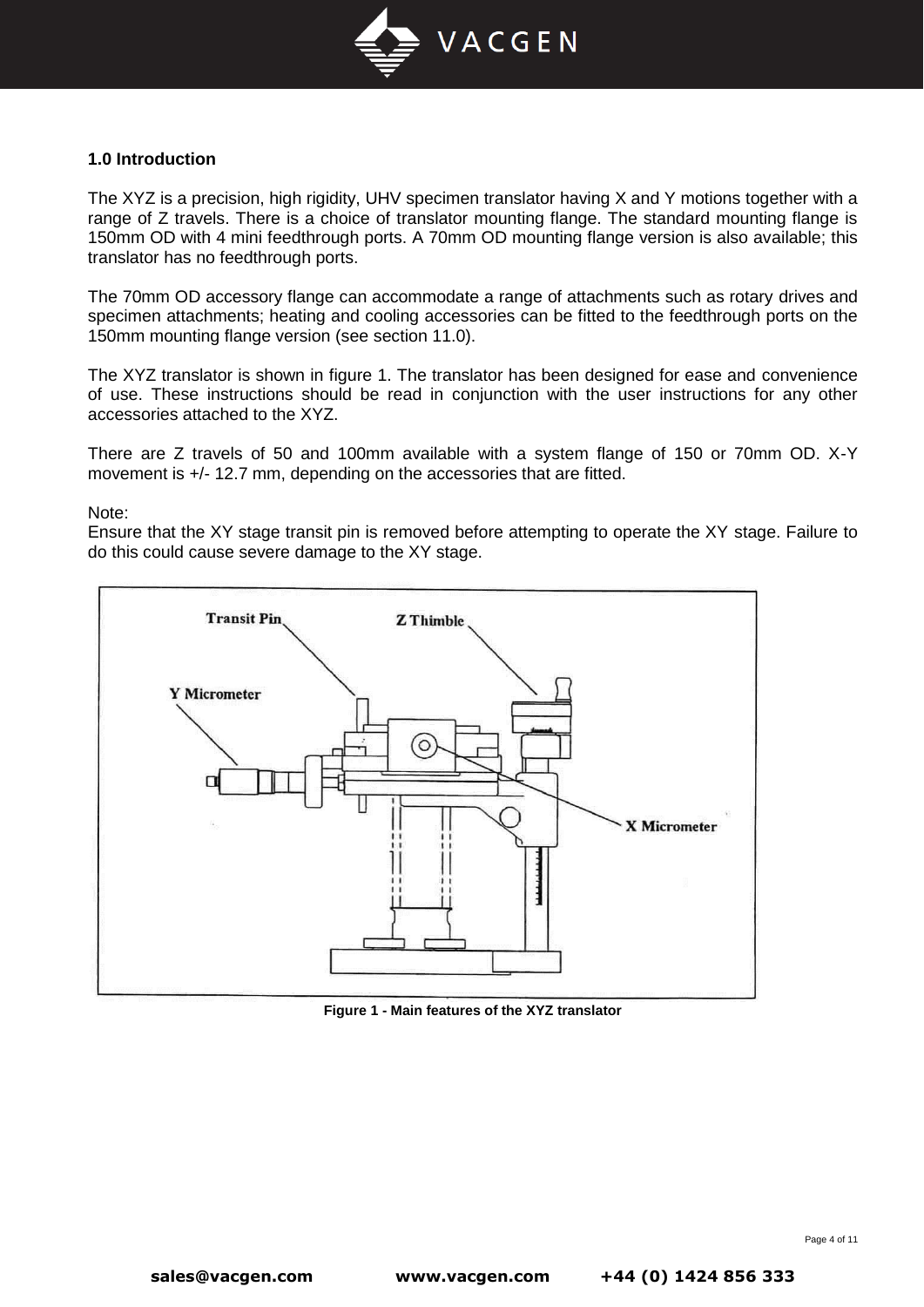

# **2.0 Specifications**

| <b>Motion</b>                                                                                                                                                                  | <b>Extent</b>                                                                                                                                                         | <b>Resolution</b>                                              | <b>Repeatability</b> |
|--------------------------------------------------------------------------------------------------------------------------------------------------------------------------------|-----------------------------------------------------------------------------------------------------------------------------------------------------------------------|----------------------------------------------------------------|----------------------|
| X Translation                                                                                                                                                                  | $+/- 12.7$ mm                                                                                                                                                         | $0.01$ mm                                                      | $0.005$ mm           |
| <b>Y</b> Translation                                                                                                                                                           | $+/- 12.7$ mm                                                                                                                                                         | $0.01$ mm                                                      | $0.005$ mm           |
| Z Translation                                                                                                                                                                  | 50 and 100mm                                                                                                                                                          | $0.005$ mm                                                     | $0.01$ mm            |
| X and Y Vectorial Sum<br>Construction                                                                                                                                          | Welded Stainless Steel and Light Alloy                                                                                                                                | + 12.7 mm with rotary drive shaft of 9.5mm or less (section 5) |                      |
| <b>System Flange</b><br><b>Accessory Ports</b><br><b>Bellows ID</b><br>Pressure Range<br><b>Bakeout Temperature</b><br><b>Operating Temperature</b><br><b>Accessory Flange</b> | 70mm OD or 150mm OD<br>35mm<br>1 bar to below $10^{-11}$ mbar<br>$200^{\circ}$ C<br>-20 $\mathrm{^{\circ}C}$ to 100 $\mathrm{^{\circ}C}$<br>70mm OD with Tapped Holes | 4X 34mm OD on 84mm PCD (150mm flanged version only)            |                      |

#### **3.0 Installation Guidelines**

The translator will operate when mounted in any orientation, vertical, horizontal or inverted. Consideration must be given to the loading imposed on the support vessel by the translator especially in the horizontal case. When installing, take care when lifting, to avoid damage to protruding components. Also retain the transit pin until the time of installation.

All necessary metric screws for the accessory and feedthrough flanges are included, together with the appropriate metric Allen keys.

#### **4.0 Construction**

The vacuum envelope is constructed from stainless steel and all joints are welded. The superstructure, comprising the X, Y and Z slides, is of rigid design and is constructed principally from aluminum alloy castings. The guidance system utilizes bushes running on shafts for the Z axis, and adjustable roller bearing Vee slides for the X and Y axes. The guide shafts and slides are machined to extremely close tolerances to ensure a precise relationship between the three planes in all positions. The translatory motion of the slides is achieved by the use of precision micrometers which are attached to the X and Y slides by a coupling which ensures accurate positioning with low backlash.

The translator can be operated in any orientation. The Z slide is provided width a linear scale. All moving parts are lubricated with high temperature lubricants, specially selected to ensure smooth and easy operation with a minimum of wear.

All parts of the translator and its accessories are interchangeable, thus enabling accessories to be added (or parts replaced) as and when required.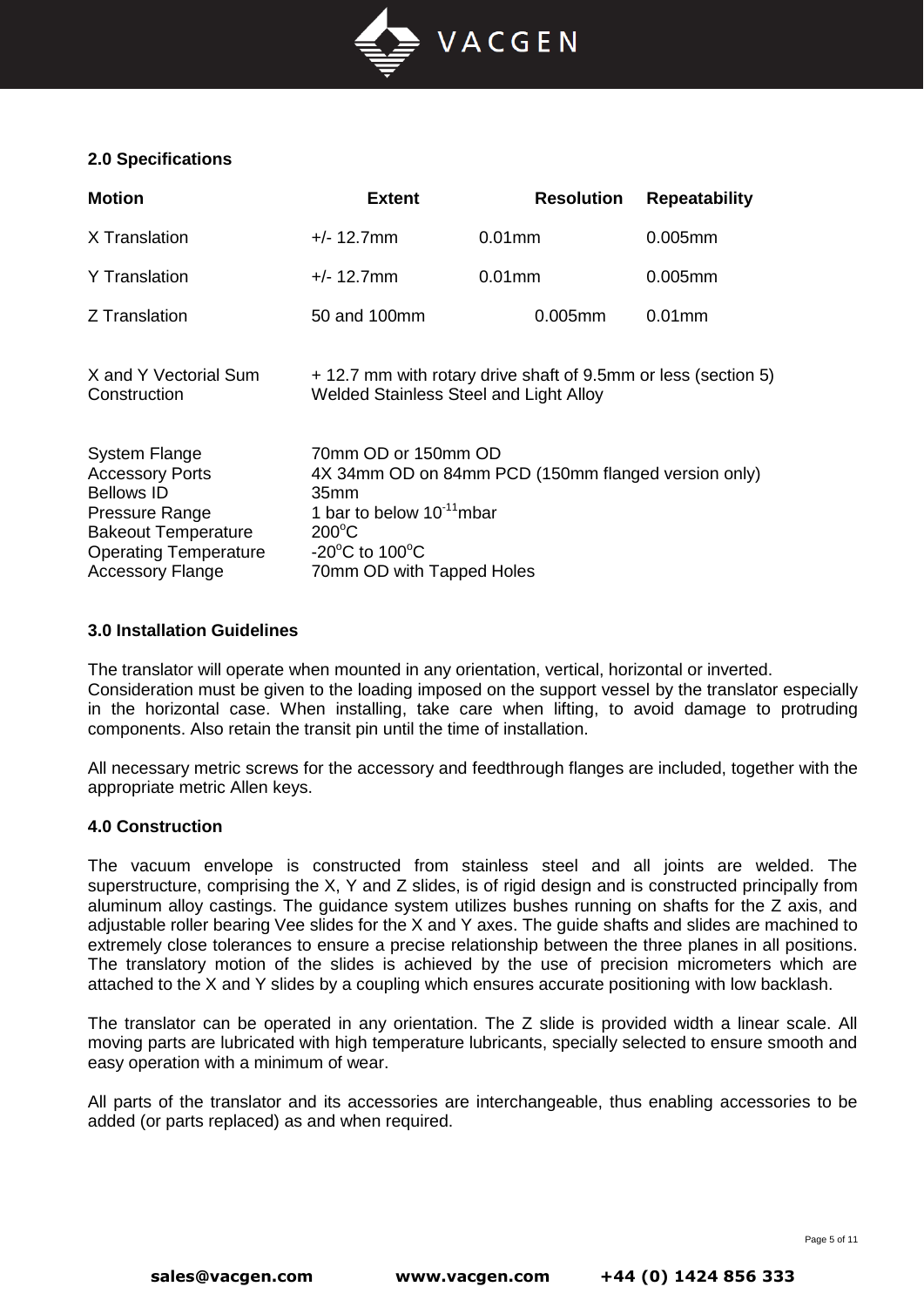



**Figure 2 - Maximum allowable X-Y translations: the X-Y vectorial sum**

## **5.0 Operation**

The translator is a precision mechanism and care in its use should be exercised at all times, especially at the extremes of travel when contact with a fixed stop or object in the vacuum system or elsewhere, could impose a strain on the mechanism. Attention is drawn to the travel limits of the X and Y translations which are indicated by the vectorial drawn of the X and Y motions (see figure 2). As no stops can be provided, care must be taken not to exceed the vectorial sum of 12.5 mm with a shaft of 9.52 mm diameter centred on the accessory flange.

#### **6.0 Accessory Flanges**

When attaching accessories such as the RD 1 or the RD2 rotary drive, or any other fitment to the accessory flange, care should be taken when fitting, tightening or removing the six flange bolts to prevent any of the tightening torque being transmitted to the bellows.

The four 34mm OD mini flanges (tapped M4 and supplied with the necessary screws and Allen key) are provided for introduction of electrical or other services, such as liquid nitrogen, water etc. The flanges are spaced on an 84 mm PCD.

#### **7.0 Bakeout**

The translator may be baked without any dismantling to  $200^{\circ}$ C maximum. It is recommended that the three translations be positioned approximately at mid position. After bakeout, the tightness of the pillar retaining grub screws in the tie bar and the accessory port clamping arrangement should be checked (see figure 3).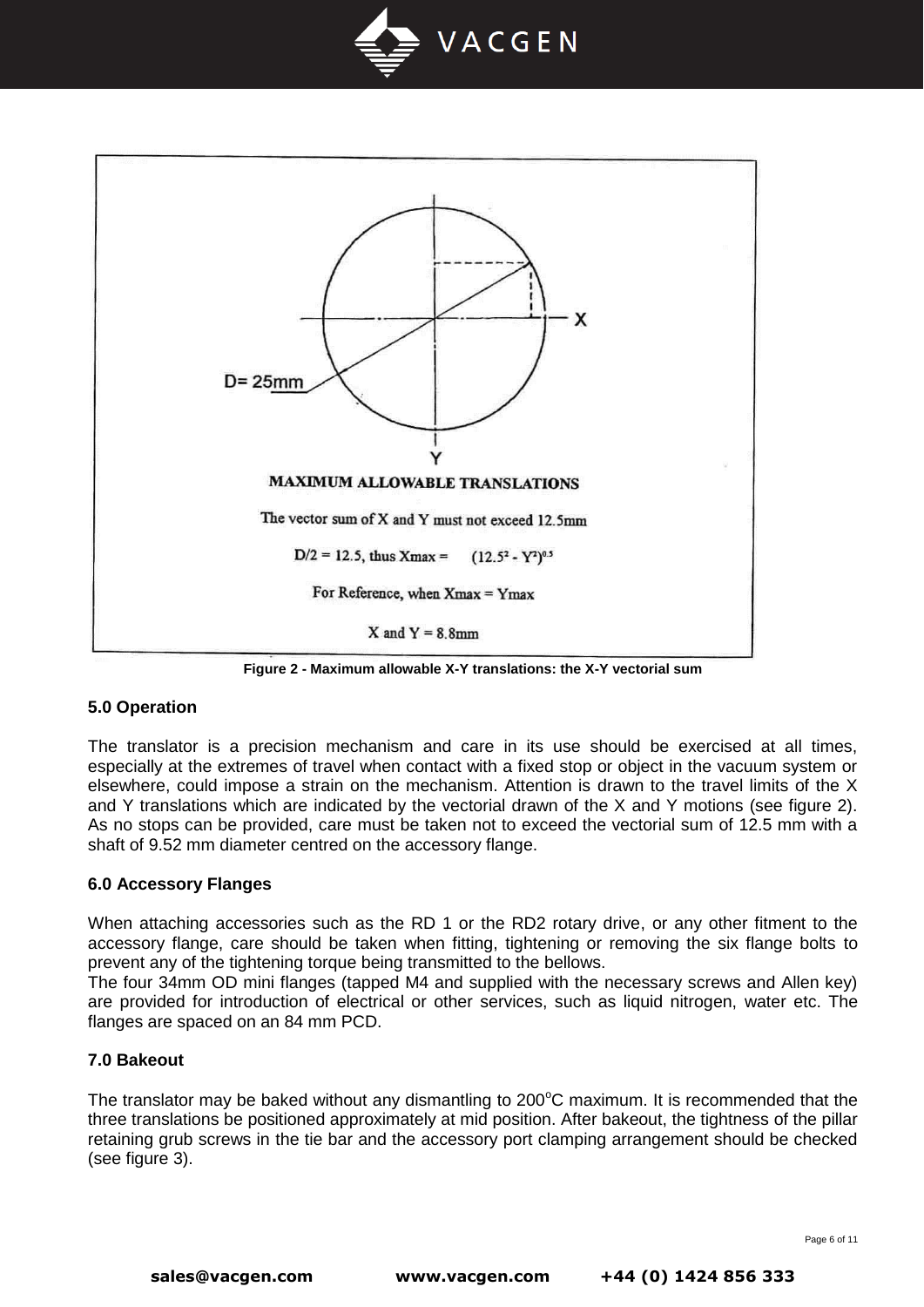

Warning: VACGEN cannot accept responsibility for any damage to equipment or injury to personnel arising from failure to observe the requirement as set out in notes 1 and 2 below.

1) The heating must be by convection. Heating tape must not be used as this can cause damaging hot spots.

2) The sensing element of the VACGENcouple controlling the heaters must be suspended in air near to the translator and approximately 50 mm below the uppermost portion of the translator. Under NO circumstances should the sensing element be attached directly to, i.e. be in thermal contact with the translator or any other part of the vacuum system.

#### **8.0 Maintenance**

This translator has been designed to operate for long periods without attention. It may however, be found necessary to renew the lubricants periodically. As a guide it is suggested that renewal of lubricants would be advisable after the translator has experienced accumulated bakeouts, or when any of the motions appear to require more effort to operate than previously.

#### **8.1 Factory Servicing**

A factory servicing scheme exists for all translators. The translator should be returned to the VACGEN factory with a covering order. The servicing scheme includes the following:

- Complete strip down

- Cleaning and/or refurbishing of worn items
- Re-lubrication
- Re-assembly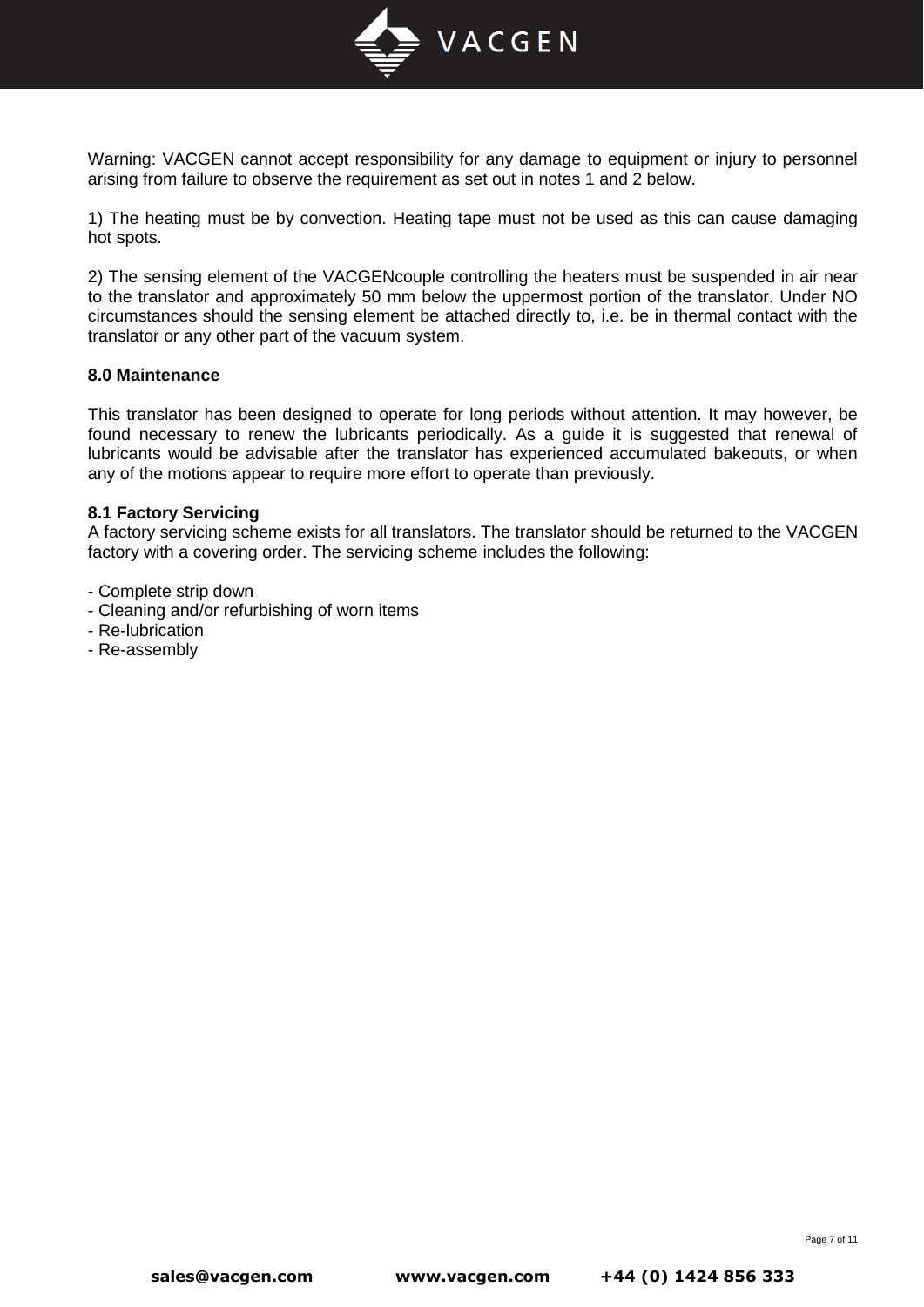

#### **8.2 Renewal of Lubricants**

Should it become necessary to renew the lubrication of the micrometers, it is recommended that the XYZ be returned to VACGEN for servicing. The X, Y and Z slides can be re-lubricated by the user, although once again, return to the factory is recommended. To re-lubricate the slides it will first be necessary to completely remove all existing lubricants using a good degreaser. All parts should then be thoroughly cleaned and re-lubricated as follows:-

| <b>Description</b>    | Lubricant                                | <b>Comments</b>             |
|-----------------------|------------------------------------------|-----------------------------|
| <b>Micrometers</b>    | Dow Corning<br>Silicone Grease<br>FS3451 | Factory service only        |
| X and Y<br>Vee slides | Dow Corning<br>FS3451                    | Factory service recommended |
| Z slide bearings      | Self-lubricating                         | Factory service recommended |
| Z Drive screw         | Carbaflo Grease                          | Lubricate when necessary    |

All screws used externally to the vacuum should be treated with a light coat of high temperature thread lubricant before reassembly.

A kit containing the necessary lubricants is available (order code ZHPTSLK) and comprises:

Silicone Fluid 710R or 710 Silicone Grease FS3451 Carbaflo Grease VG Thread Lubricant

#### **9.0 X-Y Micrometer Stage**

A transit pin is provided to secure the stage in the central position to provide support to the micrometers during transit. The transit pin accurately positions the X and the Y slides in the zero central position; at this position the micrometers should both read 12.5mm. After installation remove the pin and retain safely.

Note:

Do not attempt to drive the X or Y motions with the pin in place.

Page 8 of 11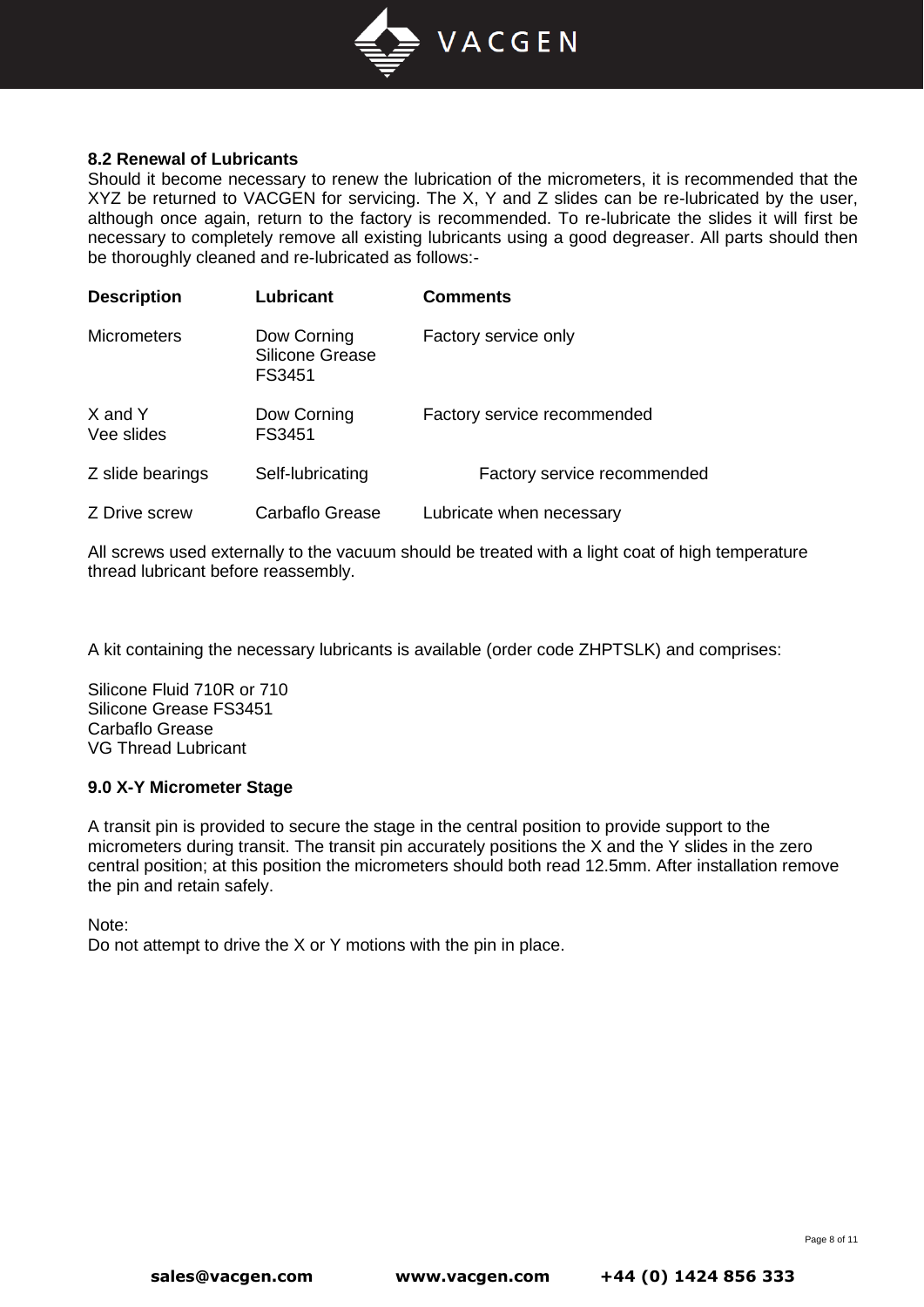



**Figure 3 - Cross-section through the LCM translator**

## **9.1 X-Y Slide Adjustments**

Adjustments of the X-Y slide should not normally be necessary (if it appears that adjustment is necessary we recommend that this is carried out by VACGEN). Periodically check that none of the screw fixings have slackened off, due perhaps to the effects of prolonged baking or use. All screws should be secure - that is not slack nor excessively tight, with the exception of the linear bearing adjusting set screws which should not normally be touched.

Adjustment of these slides is best done when the translator is not 'under vacuum'. To adjust either slide (refer to figure 3), first slacken the five M3 socket head screws (using a 2mm A/F Alien key) just sufficiently to enable the three socket set screws to position the Yee slide as required. Do not overtighten the socket set screws. Re-tighten the five socket head screws securely on completion of the adiustment.

Note:

The Vee slides must not be excessively preloaded by means of the three socket set screws.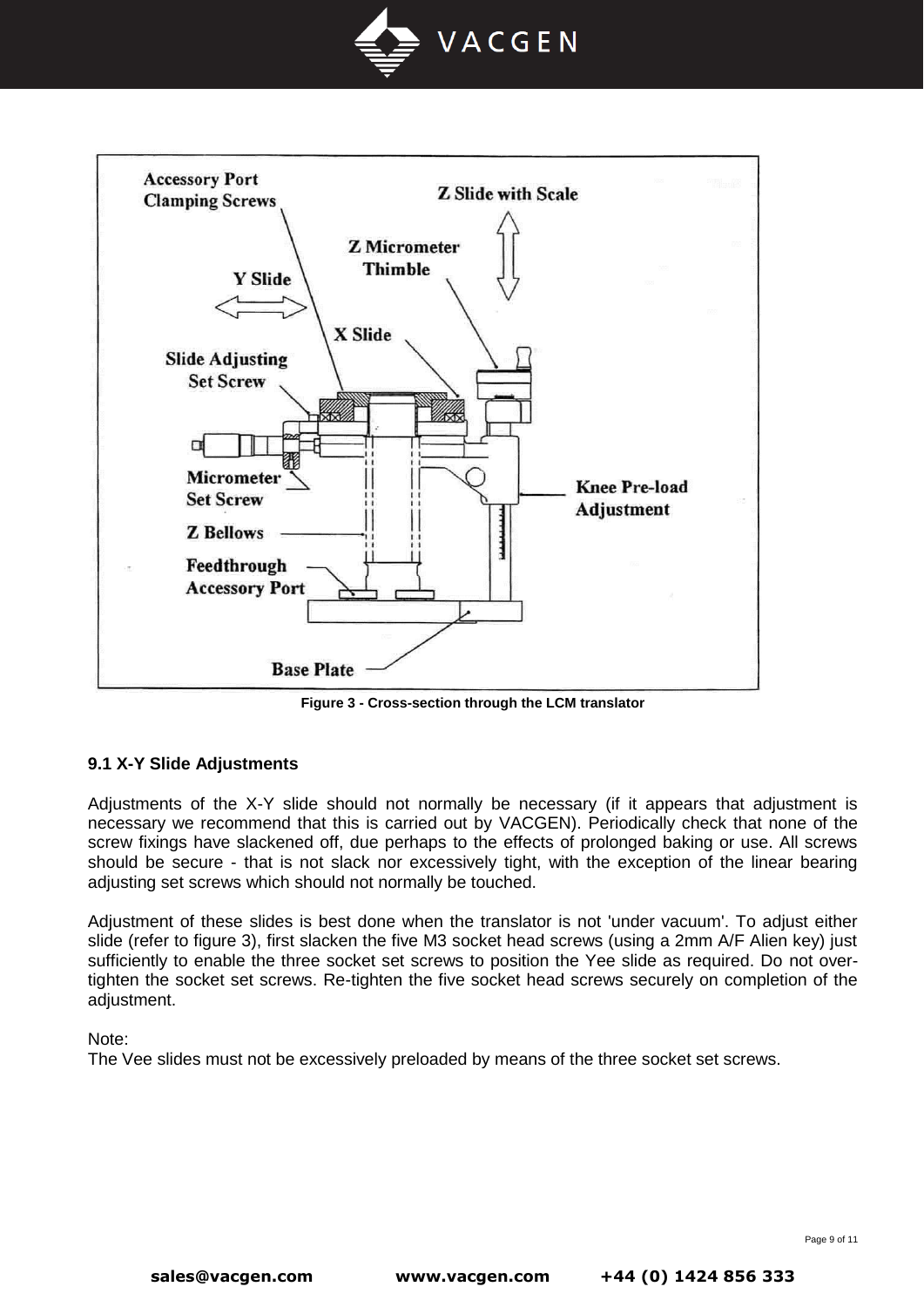

#### **10.0 The Z Drive**

The knee carries a nut which is driven by a lead screw supported by a bearing in the top plate of the Z support structure (see figure 3). The lead screw is driven directly by means of a calibrated thimble. The Z assembly is supported by a pair of guidance system pillars which are secured to the base plate and to the top plate. Measurement of Z position is by a scale on the side of one of the pillars and the index dial of the thimble.

#### **10.1 Z Adjustments**

Adjustments to the Z slide guidance bearings are unlikely to be necessary. If adjustments are found to be necessary, proceed as follows:-

a) First remove the manipulator from the vacuum system.

b) Remove the Z drive screw shaft by releasing the Z knob set screw, removing the knob and the bearing retainer clip. Unscrew the Z screw from its nut. Support the knee during this operation. The knee is now free to move up and down. When correctly adjusted the knee should move up and down smoothly and easily with little sideways movement. The knee houses four adjustable linear bearings. Access to the pre-load adjusting screws is via the group of four holes at the rear of the knee casting, two in each side.

#### **11.0 Accessories and Spares**

A full range of compatible accessories is available for use with the XYZ translators including:

| <b>Order Code</b>  | <b>Description</b>                                            |
|--------------------|---------------------------------------------------------------|
| ZRD1               | <b>RD1 Rotary Drive</b>                                       |
| ZRD2               | RD2 Rotary Drive with secondary axial motion                  |
| <b>SH Series</b>   | Specimen Manipulators for use with RD 1 and RD2 Rotary Drives |
| <b>HST Series</b>  | <b>Resistive Heating Attachments</b>                          |
| <b>EBH Series</b>  | <b>Electron Bombardment Heating Attachments</b>               |
| <b>LN Series</b>   | <b>Liquid Nitrogen Cooling Attachments</b>                    |
| <b>CLNH Series</b> | <b>Combined Specimen Heating and Cooling Attachments</b>      |
| <b>EFT Series</b>  | Electrical Feedthroughs on 34mm OD (mini) flanges             |
| <b>LFT Series</b>  | Liquid Nitrogen Feedthroughs on 34mm OD (mini) flanges        |
| <b>ZHPTSLK</b>     | <b>Lubrication Kit</b>                                        |

Page 10 of 11